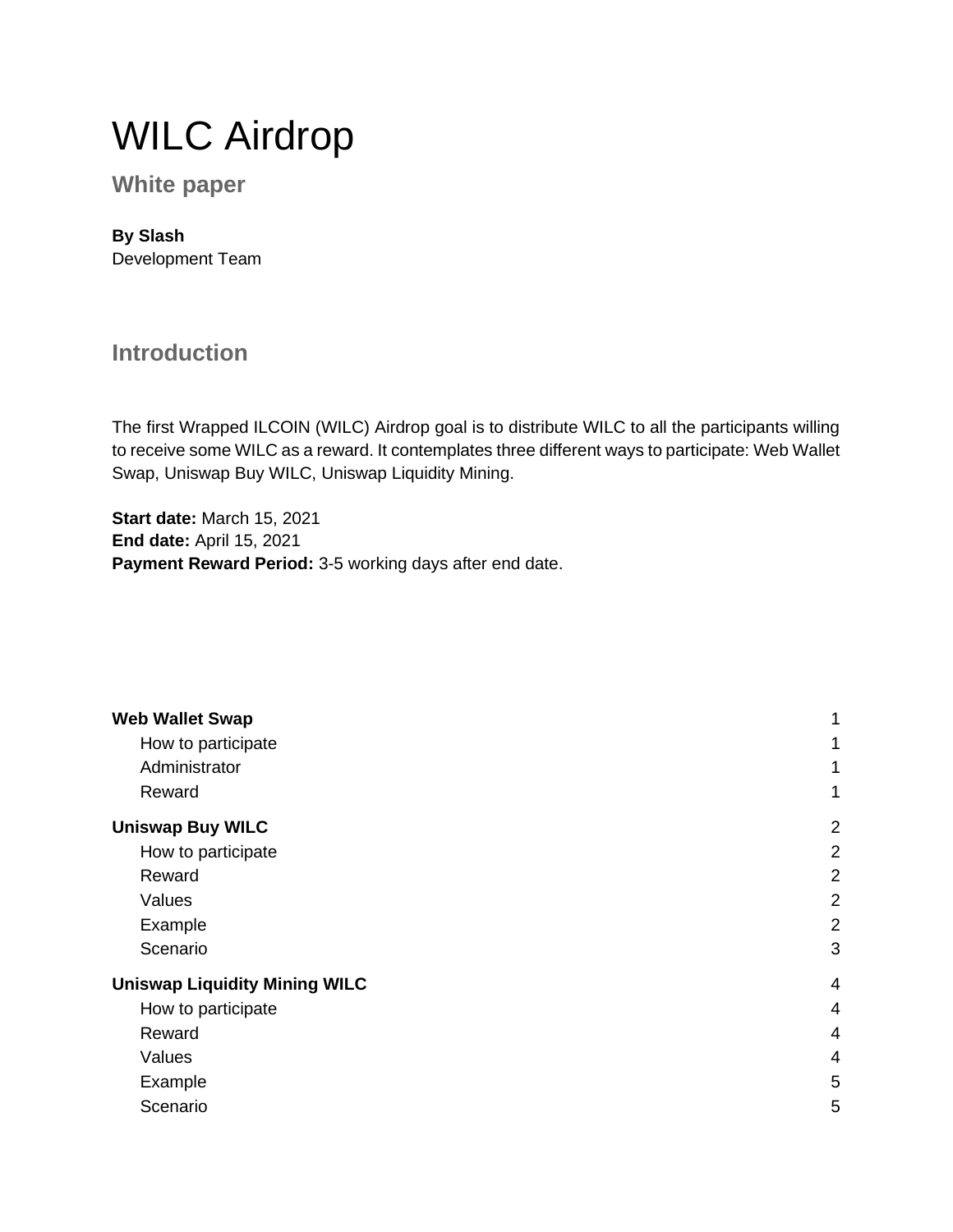## <span id="page-1-0"></span>Web Wallet Swap

#### <span id="page-1-1"></span>How to participate

- 1. Swap from ILC to WILC in the ILCOIN Web Wallet. [https://ilcoinwebwallet.net](https://ilcoinwebwallet.net/)
- 2. Hold the WILC until the Airdrop finish and rewards are distributed.
- 3. Send an email to [airdrop@wilc.finance](http://airdrop@wilc.finance) with the following information.
	- Screenshot of ILCOIN Web Wallet History and Balance.
		- ILC Ethereum Address
		- WILC Ethereum Address
		- TXID of Swap from both ILC and ETH blockchains.

#### <span id="page-1-2"></span>Administrator

- 1. Administrator receives the participants emails and checks valid information and informs them via email if they are approved or rejected (rejection reason).
- 2. Administrator operates a system web page where he enters the new participant Airdrop information (address, txs, screenshot, email) and it will be stored into a database, from this database there will be a backend system that will validate the user information, all valid information will be listed into a public web page where participants will be able to watch their incoming reward.
- 3. If a valid participant stops holding automatically is delisted from the participants.

#### <span id="page-1-3"></span>Reward

- 1. The reward is 1% of your WILC balance, more ILC you swap to WILC more WILC reward you will receive.
- 2. Only participate in swap transactions from ILC to WILC in the ILCOIN Web Wallet.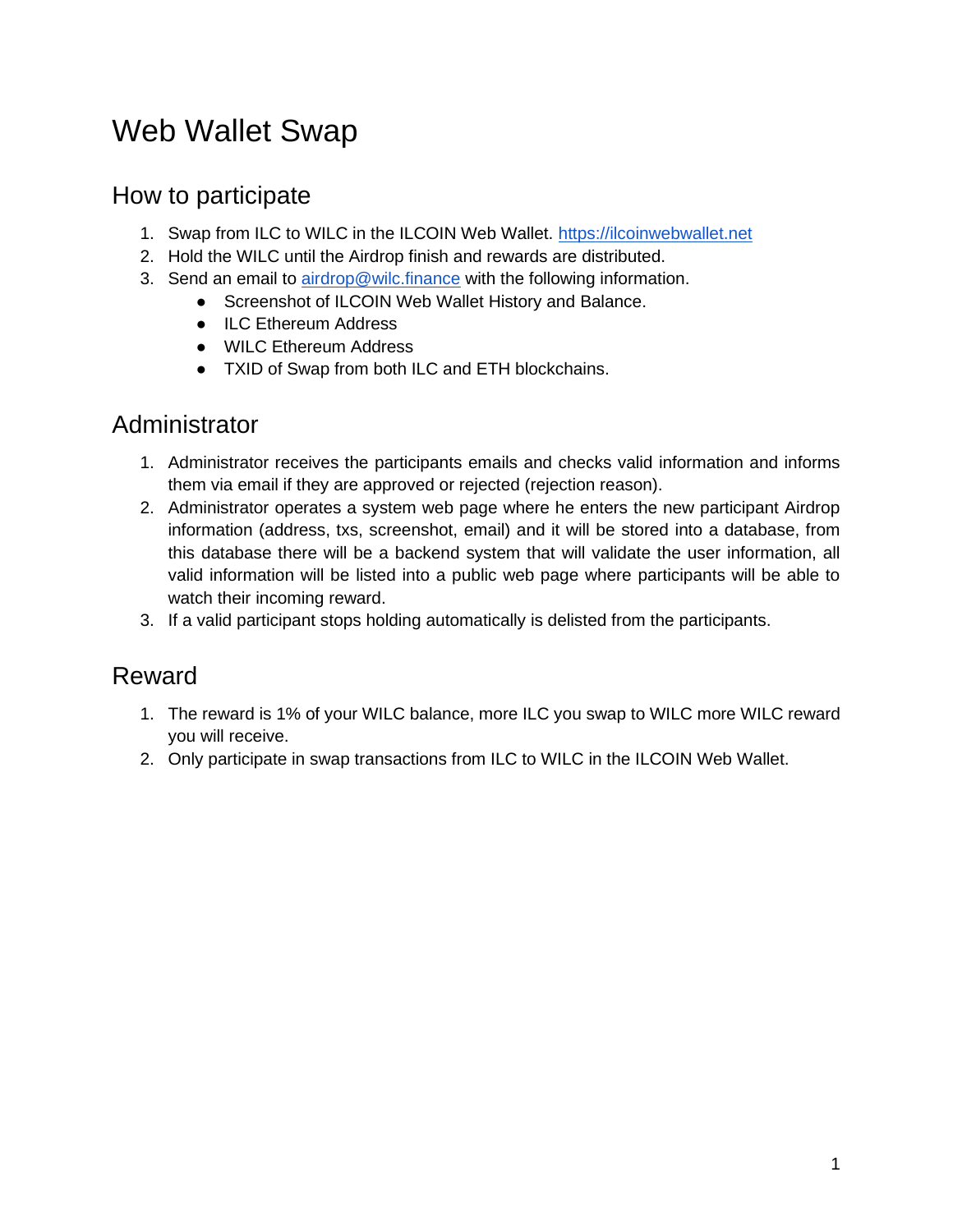## <span id="page-2-0"></span>Uniswap Buy WILC

#### <span id="page-2-1"></span>How to participate

- 1. Buy WILC in the Uniswap App.<https://app.uniswap.org/#/swap>
- 2. You can Buy WILC by Swapping with any of the three current markets: Ethereum (ETH), Tether (USDT) and Dai (DAI).
- 3. Hold the WILC until the Airdrop finish and rewards are distributed.
- 4. Buyers will be listed into a public web page automatically where participants will be able to watch their incoming reward.
- 5. If a buyer participant stops holding before the Airdrop finish automatically is delisted from the participants.

### <span id="page-2-2"></span>Reward

- 1. First we define an **Initial Supply** that is the total amount of WILC available to be bought in Uniswap.
- 2. Based on the **Initial Supply** the participants that buy WILC receive a **percent of participation** based on the amount bought and the **Initial Supply**, i.e. if one participant buys the half of the **Initial Supply**, then the **percent of participation** assigned is 50%.
- 3. The **Total Buyers Reward** is the total of the WILC we will distribute as reward to all the participants.
- 4. The **participation reward** is calculated with the **percent of participation** x **Total Buyers Reward**.

#### <span id="page-2-3"></span>Values

**Initial Supply:** 5000000 WILC **Total Buyers Reward:** 2000000 WILC

### <span id="page-2-4"></span>Example

A participant purchases 500,000 WILC on Uniswap and holds it until the Airdrop finishes. Then **percent of participation** is: 500,000 / 5,000,000 (**Initial Supply)** = 0.05 \* 100 = 5% **percent of participation**.

The **participation reward** = 5% **percent of participation** x 2,000,000 (**Total Buyers Reward)** = **100,000 WILC** (This is the amount we pay to the user if holds the WILC until the Airdrop finish).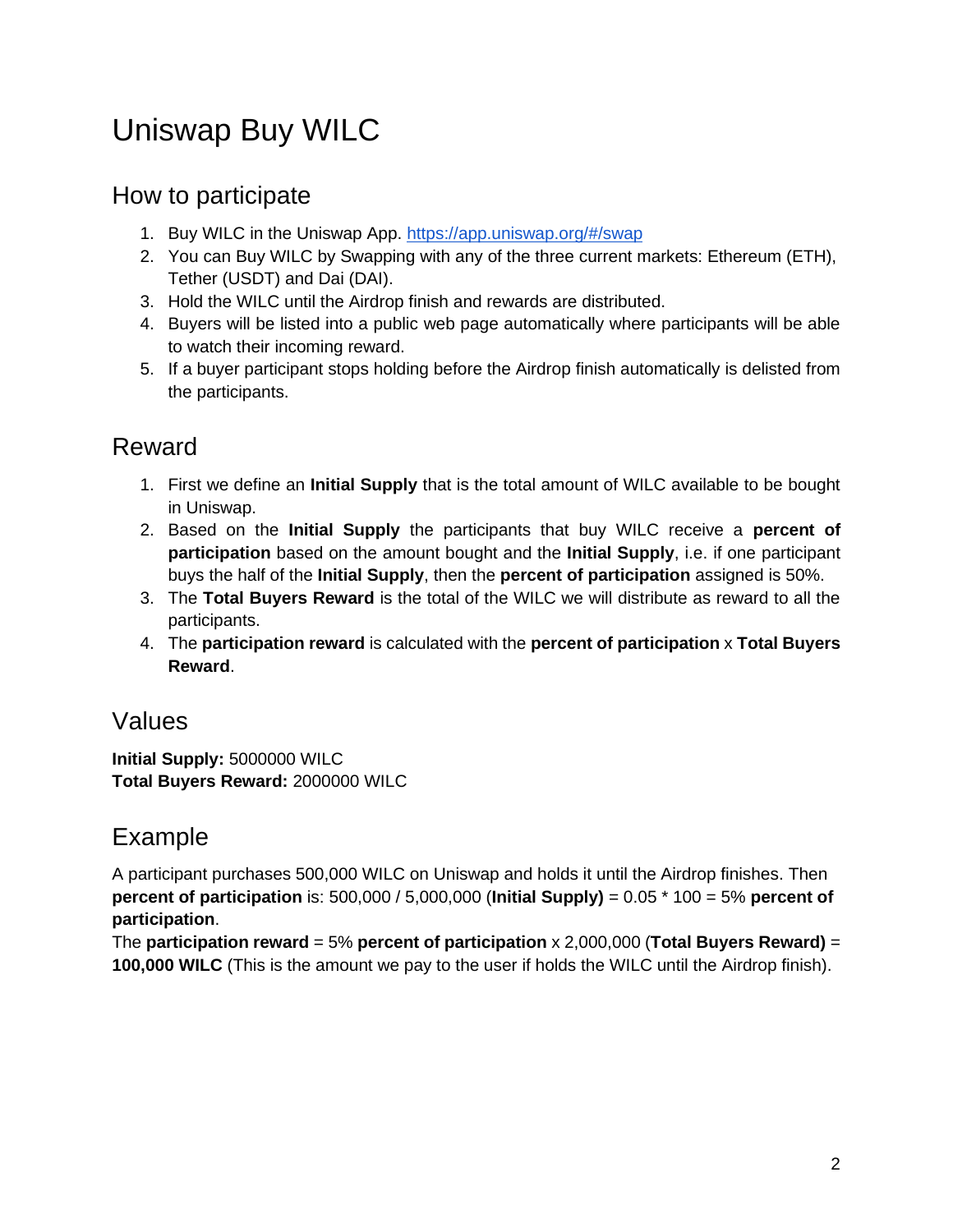### <span id="page-3-0"></span>**Scenario**

|                | <b>Initial Supply</b>                   | Percentage              | <b>Total Buyers Reward</b>  |
|----------------|-----------------------------------------|-------------------------|-----------------------------|
|                | \$5,000,000.00                          | 100%                    | \$2,000,000.00              |
|                |                                         |                         |                             |
| <b>Users</b>   | <b>Token Value Purchased &amp; Hold</b> | <b>Token Percentage</b> | <b>Participation Reward</b> |
|                |                                         | <b>Shared</b>           |                             |
| $\mathbf{1}$   | 555,825.74783345                        | 11%                     | \$222,330.30                |
| $\overline{2}$ | 702,014.79265251                        | 14%                     | \$280,805.92                |
| 3              | 638,232.10123380                        | 13%                     | \$255,292.84                |
| 4              | 523,223.77135475                        | 10%                     | \$209,289.51                |
| 5              | 558,698.49751755                        | 11%                     | \$223,479.40                |
| 6              | 227,768.72988180                        | 5%                      | \$91,107.49                 |
| $\overline{7}$ | 336,222.45981741                        | 7%                      | \$134,488.98                |
| 8              | 312,739.79529840                        | 6%                      | \$125,095.92                |
| 9              | 928,444.71146140                        | 19%                     | \$371,377.88                |
| 10             | 190,743.76175310                        | 4%                      | \$76,297.50                 |
|                |                                         |                         |                             |
| <b>Totals</b>  | 4,973,914.37                            | 99%                     | 1,989,565.75                |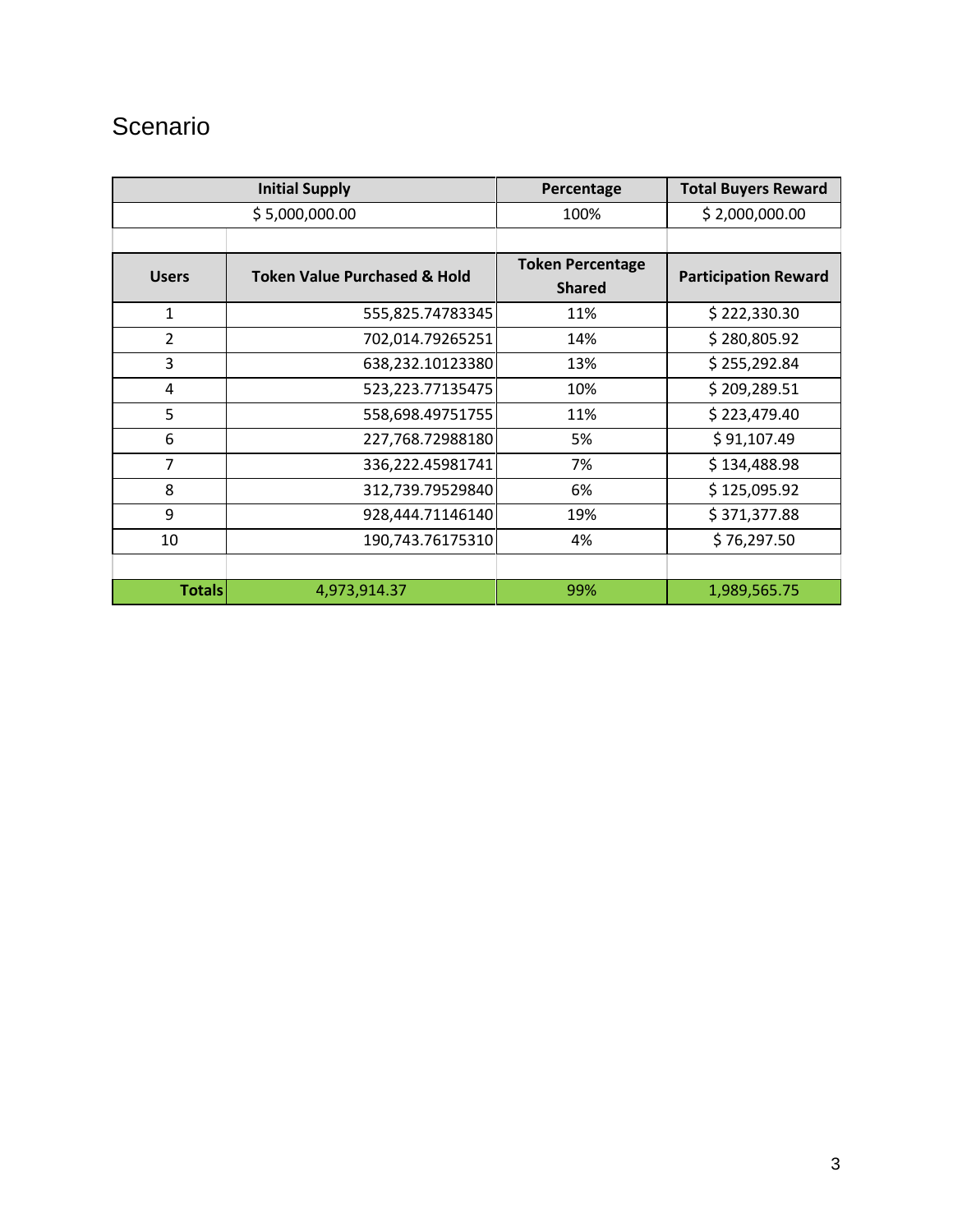## <span id="page-4-0"></span>Uniswap Liquidity Mining WILC

#### <span id="page-4-1"></span>How to participate

- 1. Be a liquidity miner for WILC in the Uniswap App.<https://app.uniswap.org/#/pool>
- 2. You can be a Liquidity Miner for WILC if you add:
	- ETH plus WILC: [https://app.uniswap.org/#/add/ETH/0xC98a910eDE52E7d5308525845F19e1747](https://app.uniswap.org/#/add/ETH/0xC98a910eDE52E7d5308525845F19e17470DbCCF7) [0DbCCF7](https://app.uniswap.org/#/add/ETH/0xC98a910eDE52E7d5308525845F19e17470DbCCF7)
	- USDT plus WILC: [https://app.uniswap.org/#/add/0xdAC17F958D2ee523a2206206994597C13D831](https://app.uniswap.org/#/add/0xdAC17F958D2ee523a2206206994597C13D831ec7/0xC98a910eDE52E7d5308525845F19e17470DbCCF7) [ec7/0xC98a910eDE52E7d5308525845F19e17470DbCCF7](https://app.uniswap.org/#/add/0xdAC17F958D2ee523a2206206994597C13D831ec7/0xC98a910eDE52E7d5308525845F19e17470DbCCF7)
	- DAI plus WILC: [https://app.uniswap.org/#/add/0x6B175474E89094C44Da98b954EedeAC495271](https://app.uniswap.org/#/add/0x6B175474E89094C44Da98b954EedeAC495271d0F/0xC98a910eDE52E7d5308525845F19e17470DbCCF7) [d0F/0xC98a910eDE52E7d5308525845F19e17470DbCCF7](https://app.uniswap.org/#/add/0x6B175474E89094C44Da98b954EedeAC495271d0F/0xC98a910eDE52E7d5308525845F19e17470DbCCF7)
- 3. Hold the liquidity mining until the Airdrop finish and rewards are distributed.
- 4. Liquidity miners will be listed into a public web page automatically where participants will be able to watch their incoming reward.
- 5. If a liquidity miner participant removes their funds before the Airdrop finish automatically is delisted from the participants.

### <span id="page-4-2"></span>Reward

- 1. First we define an **Initial Supply** that is the total amount of WILC available to be bought in Uniswap.
- 2. Based on the **Initial Supply** the participants that add liquidity mining to WILC receive a **percent of participation** based on the amount added and the **Initial Supply**, i.e. if one participant adds liquidity mining for the half of the **Initial Supply**, then the **percent of participation** assigned is 50%.
- 3. The **Total Liquidity Reward** is the total of the WILC we will distribute as reward to all the participants.
- 4. The **participation reward** is calculated with the **percent of participation** x **Total Liquidity Reward**.

#### <span id="page-4-3"></span>Values

**Initial Supply:** 5000000 WILC **Total Liquidity Reward:** 3000000 WILC